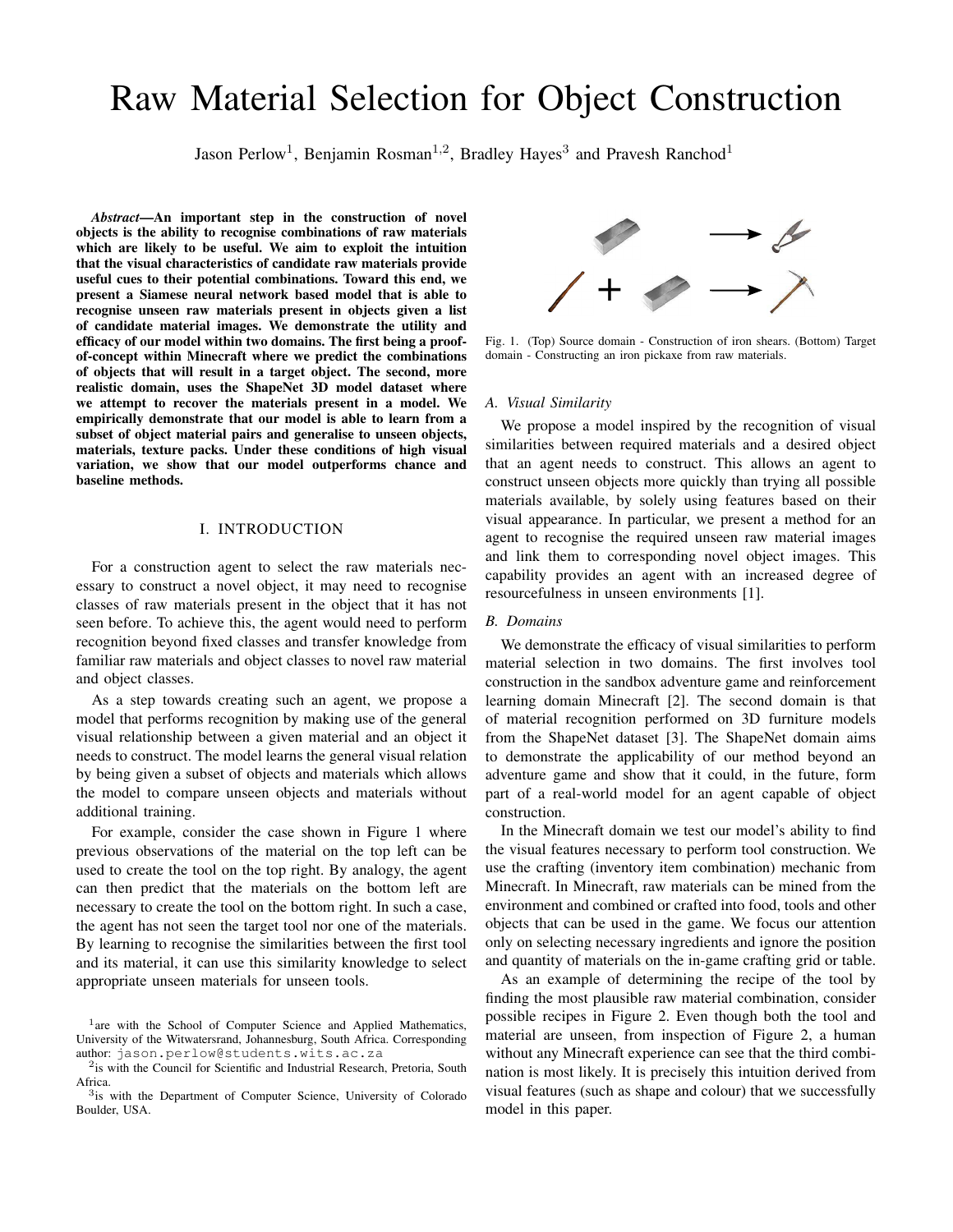

Fig. 2. Possible inventory item ingredients for crafting a diamond hoe. Note the visual similarity of the third row (the correct pair) and the tool. This intuition inspires our model. *Best viewed in colour.*

To further motivate the adaptivity of our method to visual variation we also consider generalisation to tool images of unseen *visual style*. Since the chosen domain of Minecraft is restricted in the visual variety of available items, we mitigate the limitations of the default dataset, the vanilla texture pack, by selecting a variety of additional texture packs. For example we use the LB Photorealism texture pack (see Figures 1 and 5), which has images with a more realistic appearance compared to the vanilla texture pack (see Figure 2).

Building on the intuition of the Minecraft domain, we exploit the same visual similarities between objects and their constituent materials in the ShapeNet domain. As shown in Figure 3, in the ShapeNet domain we aim to determine the presence of raw materials in a given 3D object model by matching a list of 3D model textures with rendered 3D models that contain exactly one of those textures. This domain therefore assumes that textures correspond to raw materials such as fabric, light and dark wood (shown in Figure 3). Here we test the ability of our model to generalise to unseen materials once trained on a constrained subset of material object pairs.



Fig. 3. Possible materials for building a bench. *Best viewed in colour.*

Our primary contribution in this work is a Siamese neural network-based model that predicts the probability of a construction/crafting success given component raw material images. In the Minecraft domain, these are  $M_1$  and  $M_2$  from an inventory  $M$ . More formally, for a particular target or goal object  $G \in \mathcal{G}$ , the model generates a series of mappings, which when ranked, approximate the crafting procedure that maps two inventory items to a goal item:

$$
\mathcal{M}^2 \to \mathcal{G} \tag{1}
$$

To find the correct crafting policy  $\pi$  given G, we invert the

crafting model to yield

$$
\pi: \mathcal{G} \to \mathcal{M}^2. \tag{2}
$$

However, in the ShapeNet domain we wish to find a single material and thus consider M instead of  $\mathcal{M}^2$  in Equations (1) and (2).

We show that our model successfully extracts visual features from the appropriate raw materials that best match the visual features of the object to be constructed, allowing for more rapid object production than competing methods.

To the best of our knowledge, this is the first such model using visual similarity transfer to accelerate vision-based object construction from component parts, and in doing so we provide a benchmark for future work to compare against within Minecraft and ShapeNet domains.

## II. BACKGROUND

Our model is inspired by Siamese neural networks, a class of neural network that includes multiple identical subnetworks in its architecture, particularly well suited for finding similarity. Siamese neural networks include popular network architectures such as the convolutional neural network (CNN) [4], which we utilize in our work.

#### *A. Siamese Networks*

Siamese networks have multiple neural network branches with shared weights that produce vectors that are fed into a similarity metric [5]. A common similarity metric is the cosine similarity  $cos(\cdot, \cdot)$  which is proportional to the angle between two vectors. Since the neural network branches are typically CNNs, the output  $y$  of the whole model can be stated as

$$
y = \cos(CNN_w(x_1), CNN_w(x_2)),\tag{3}
$$

where  $x_1$  and  $x_2$  are images and w are weights which are shared between the two CNN branches. Conceptually, a Siamese network therefore extracts the same features from two images and compares them to determine their visual similarity.

## *B. Training*

Since the Siamese network outputs a scalar similarity, training reduces to a regression problem. We update weights such that a loss function is minimised between the ground truth  $\bar{y}$  and output y of the network. We use the cosine embedding loss as defined in the Torch machine learning library [6], given by

$$
loss(y, \bar{y}) = \begin{cases} 1 - y, & \bar{y} = 1 \\ max(0, y - m), & \bar{y} = -1 \end{cases}
$$
 (4)

where  $m$  is a margin.

# III. METHODS

To predict the materials needed to create objects we introduce two models. The first model is intended to be a simple performance baseline and conceptual starting point for the more complex second model. Both approaches require raw materials and desired object images as inputs, and both output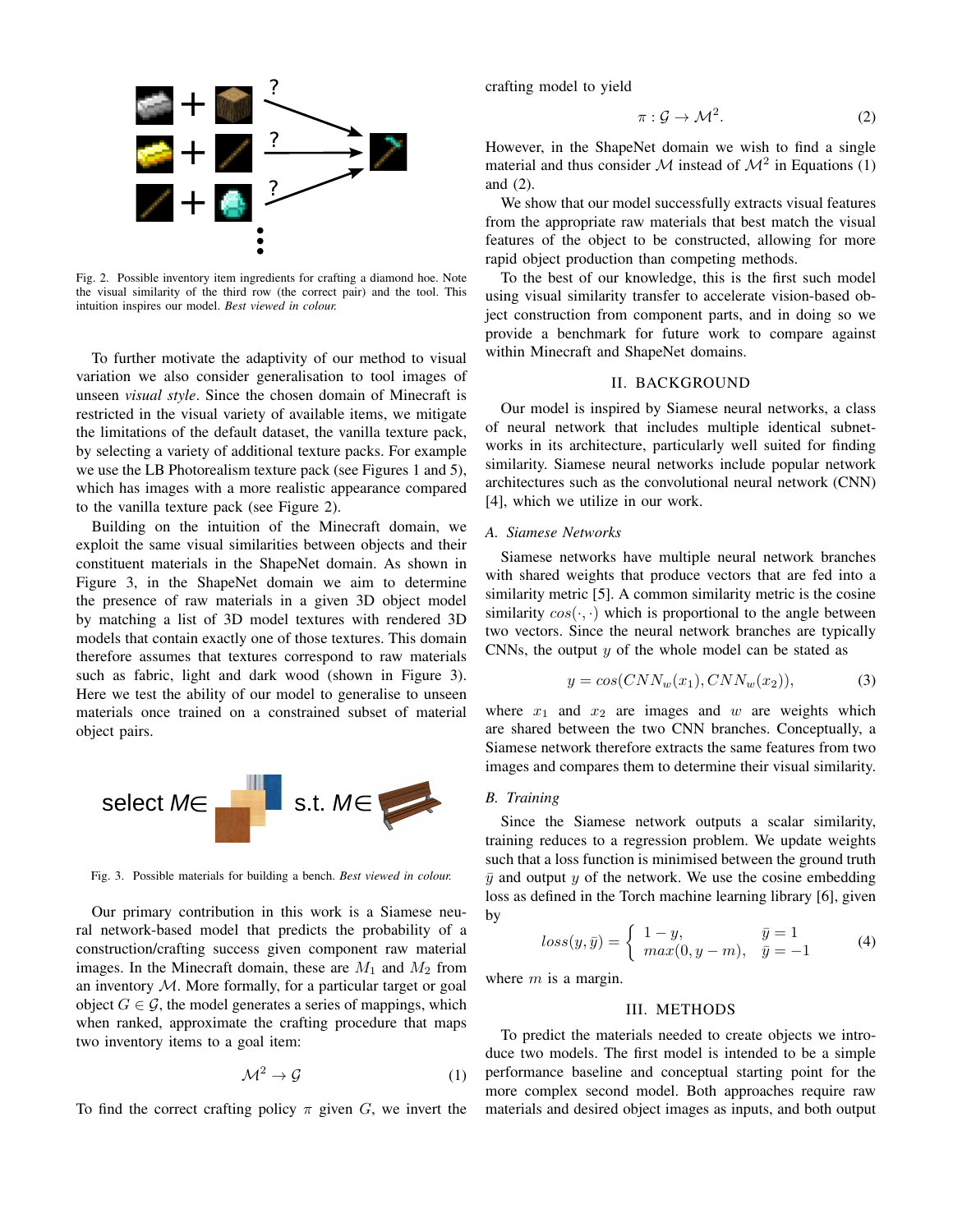the correlation of input-output pairs to indicate a successful or unsuccessful construction.

Our ShapeNet model is a simplification of our Minecraft model in that it only detects single materials and therefore has one branch where the Minecraft models have two.

#### *A. Pixel Correlation*

As a reasonable baseline we use the intuition of correlating the relative pixels in each image. To this end, we propose a model which sums the raw pixels of inventory item sprites  $M_1$  and  $M_2$  and then measures the cosine similarity with the sprite image of the goal tool we wish to construct, G. This addition network (AddNet) is therefore stated formally as

$$
AddNet(M_1, M_2, G) = cos(M_1 + M_2, G).
$$
 (5)

To find the best images to use to construct a particular goal, we execute the model on all possible policies, being unique pairs from the inventory  $M$ . To find the combination of items that have the highest similarity with the tool we want to construct, correlations are ranked and crafting attempts are made until a correct recipe is found. The aim of the model is therefore to reduce the number of crafting queries and thus crafting attempts needed to produce a tool. The optimal policy predicted by the model is therefore

$$
\pi(G) = \arg\max_{i,j} AddNet(M_i, M_j, G). \tag{6}
$$

Item pairs can include two of the same image for the situation where a recipe only has a single ingredient. AddNet is commutative, which models the fact that order does not matter in crafting.

# *B. Visual Similarity*

We now build on from the intuition of AddNet, by extracting visual similarities from the raw images. This gives rise to the full Minecraft model: an extension of AddNet using convolutional branches with shared weights. The convolutional layers and similarity metric of the model bear a strong resemblance to Siamese networks. However, as shown in the architecture diagram in Figure 4, the outputs of the two input convolutional layers are added before the similarity metric is used. We use



Fig. 4. Minecraft model architecture (in grey) with example input and output.

CNN branches to map the sprites onto a Euclidean space so they can be more easily added and correlated as vectors. This mapping is interpreted as visual feature extraction and therefore takes the sum of the visual features from the ingredients and correlates them with visual features of the goal.

Since we want the model to output composition correlations, model weights are optimised such that it outputs 1 when ingredients are predicted to successfully craft and -1 when they do not. When training our Minecraft model, the sum of the embedded ingredient vectors are expected to share similarities with the embedded goal item and are therefore regressed to 1 whereas recipes that are dissimilar are regressed to -1.

As with AddNet, all possible unique pairs are fed into the model to produce crafting correlations. Crafting attempts are then made based on ranked crafting correlations.

In the case of ShapeNet our model instead becomes a simple Siamese network that merely correlates visual features extracted from candidate materials, using a CNN, with the object that needs to be constructed.

#### *C. Justification of Methods*

Both AddNet and CraftNet use the cosine similarity metric. A motivation for this metric is that it is invariant to the magnitude of both vectors. This is important in the case where a tool needs two of the same ingredient. Here, the cosine between the sum of two identical images  $M_1 + M_1$  and another image  $M_2$  is the same as the cosine between a single image  $M_1$  and the other image  $M_2$ . Since we represent single ingredient recipes as  $M_1 + M_1$  where  $M_1$  is the ingredient, this cosine property models the intuition that crafting both one or two ingredients should have the same result.

Empirical tests have determined that a Siamese neural network outperforms a monolithic image classification type CNN on visual analogy problems [7]. Since our model is inspired by Siamese neural networks and deals with visual analogy problems, we draw inspiration from these results. Furthermore, by having separate branches for each input, the model does not prematurely mix data from separate images until the addition and cosine operations are performed. This is in contrast to a monolithic CNN model which would add images from different materials in early convolutional layers.

A key assumption of our full model is that extracted visual features from the materials can be added and then correlated with the features from the final product. We therefore focus our attention on object construction where, from inspection, visual similarities between objects and their respective materials do appear to exist.

## IV. EXPERIMENTS

For Minecraft, we evaluate both of our models on a total of seven experiments, using different sets of raw materials, goal tools, and sprite texture packs. The experiments use increasingly sparse data. In particular, experiments 1–3 each exclude individual categories of tools, materials and texture packs (representing different styles) from training data respectively. Training data is further reduced in experiments 4– 7, where we exclude combinations of two of these unseen categories. In addition to decreasing training data, we also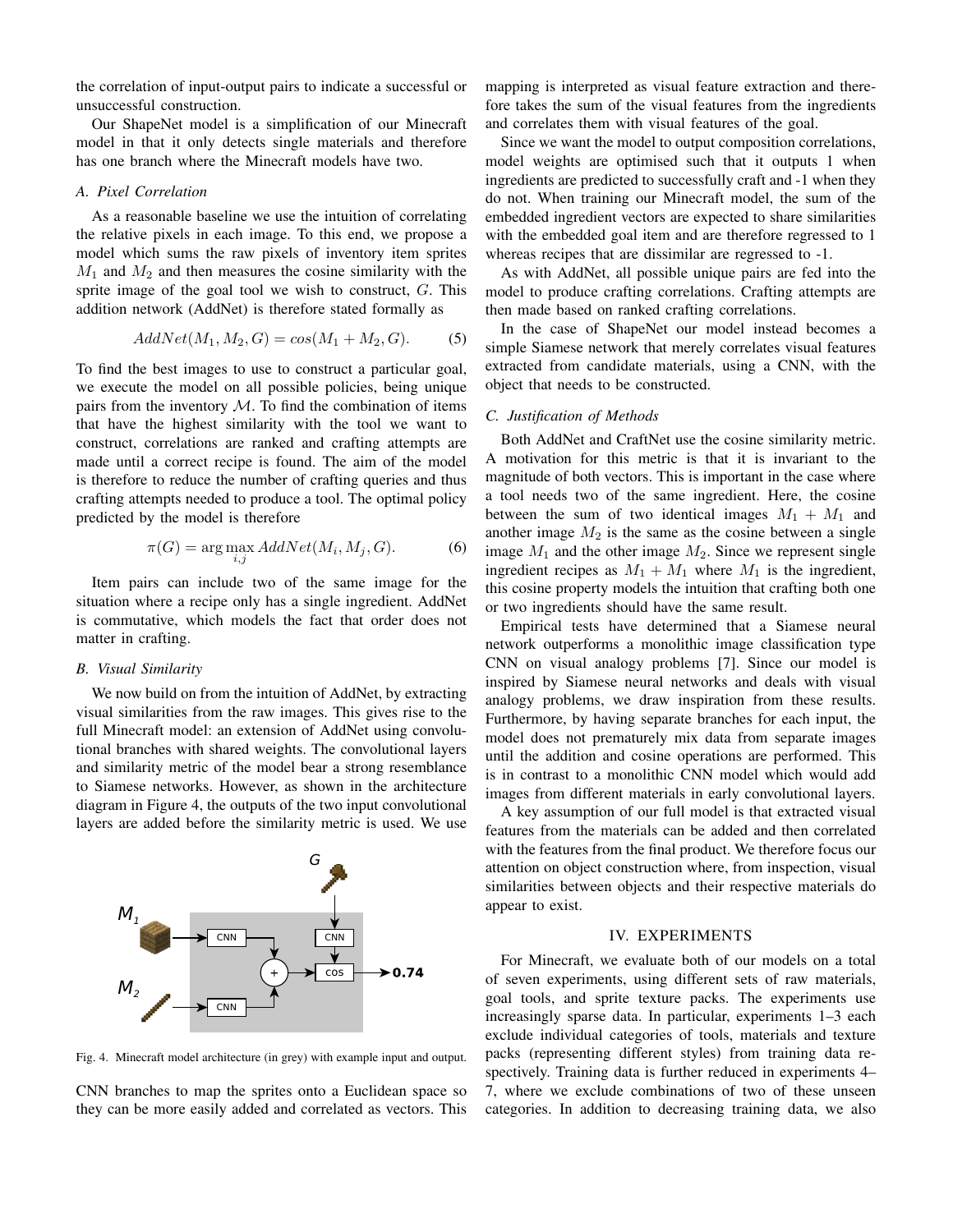change the orientation of test images compared to training images. The experiments are therefore constructed to test the robustness of our model against increasing degrees of unseen data and visual variation. In all experiments baseline methods are benchmarked against chance which uniformly samples from available remaining materials.

#### *A. Minecraft Data*

Out of the many inventory items in Minecraft, we focus on experiments that craft a subset of all items. Namely, we focus on tools made from wood, stone, iron, gold and diamond<sup>1</sup>. The ingredients that can be used to make these tools include refined materials and their respective ores. The dataset then has a total of 26 tools and 11 ingredients. Tools and ingredients in vanilla Minecraft are represented by  $32\times32$  pixel colour images or sprites. For the purpose of our experiments we resized all sprites to  $32\times32$  pixel images and pixels were scaled between 0 and 1, but were not adjusted for brightness or contrast. Sprite samples from different texture packs are shown in Figure 5.



Fig. 5. Examples from the texture packs used as training data in experiments. In experiments 4, 5 and 7, two of the texture packs were unseen.

#### *B. Minecraft Model*

In the seven experiments, CraftNet is a two layer convolutional and one dense layer based model with ∼ 200k parameters trained on different tool sets as shown in Table I. For example in experiment 6, we train the model on sprites from all four texture packs which are shears together with wood, iron and stone hoes, axes and swords. We then test AddNet and CraftNet on the remaining tools and materials from all texture packs to determine the generalisation of the model.

In addition to tool and material constraints, in experiments 3, 5 and 7, we perform experiments similar to the other four experiments but train the model on two texture packs (vanilla 1.9 Minecraft texture pack and Arestian's Dawn) and test it on the remaining two (Faithful and LB Photorealism). For example, in experiment 3, we train on all tools and materials from these two texture packs and test the model on the remaining two texture packs. Sample sprites from all four texture packs are shown in Figure 5. When a model makes a prediction input images are drawn from the same texture pack so visual similarities can be detected.

Since crafting can be successful or unsuccessful, we used both positive and negative training pairs. In experiments where

TABLE I TOOL MATERIAL TYPES USED AS TRAINING DATA IN THE FIRST 6 EXPERIMENTS. EXPERIMENT 7 USES THE SAME TOOLS AS EXPERIMENT 6, BUT IS ONLY TRAINED ON TWO TEXTURE PACKS, SIMILAR TO EXPERIMENTS 4 AND 5.

|               | Wood    | Stone   | Iron    | Gold | Diamond |  |  |
|---------------|---------|---------|---------|------|---------|--|--|
| Axe           | $1 - 6$ | $1 - 6$ | $1 - 6$ | 1.3  | 1,3     |  |  |
| Hoe           | $1 - 6$ | $1 - 6$ | $1 - 6$ | 1.3  | 1,3     |  |  |
| Sword         | $1 - 6$ | $1 - 6$ | $1 - 6$ | 1.3  | 1,3     |  |  |
| Pickaxe       | $2 - 4$ | $2 - 4$ | $2 - 4$ | 3,6  | 3,6     |  |  |
| Shovel        | $2 - 4$ | $2 - 4$ | $2 - 4$ | 3.6  | 3,6     |  |  |
| <b>Shears</b> | none    | none    | $1 - 6$ | none | none    |  |  |

materials are excluded, excluded materials and the ingredients used to make them are also excluded from negative training pairs. Many more item combinations cannot be crafted than can be crafted. To remedy this, in each training round we randomly select a different subset of 10 items from the oversampled class so the model is both exposed to the whole undersampled class while not being overwhelmingly exposed to data from the oversampled class.

Recipe ground truths were collected from the Minecraft Wiki<sup>2</sup>. The recipes can consist of mappings between one or two inventory items and a single tool.

A key goal of the proposed model is to generalise material recommendations to novel tools where the model has not seen materials, tool types or graphical styles. To quantify generality we measure the average number of failed attempts taken to craft all unseen tools. This average is then normalised by dividing it by 64, the maximum possible failed attempts, yielding a mean recall metric. The results of the 7 experiments are summarised in Table II and in particular, the results of experiment 7 are shown in Figure 6. In Figure 6 the proportion of unseen test tools correctly crafted is measured at  $k$ , a threshold of the number of failed crafting attempts, namely Recall at Top-k [7]. For this Figure, results for the same tool from different texture packs are averaged together while the chance model is averaged over 100 trials and has error bars of one standard deviation.



Fig. 6. A comparison of the number of crafting attempts needed to craft test tools between chance, the proposed model and the baseline in experiment 7. "Flipped" refers to the more difficult case of some of the sprites being flipped along the vertical axis.

<sup>2</sup>http://minecraft.gamepedia.com/

<sup>&</sup>lt;sup>1</sup>These are defined in http://minecraft.gamepedia.com/Tools.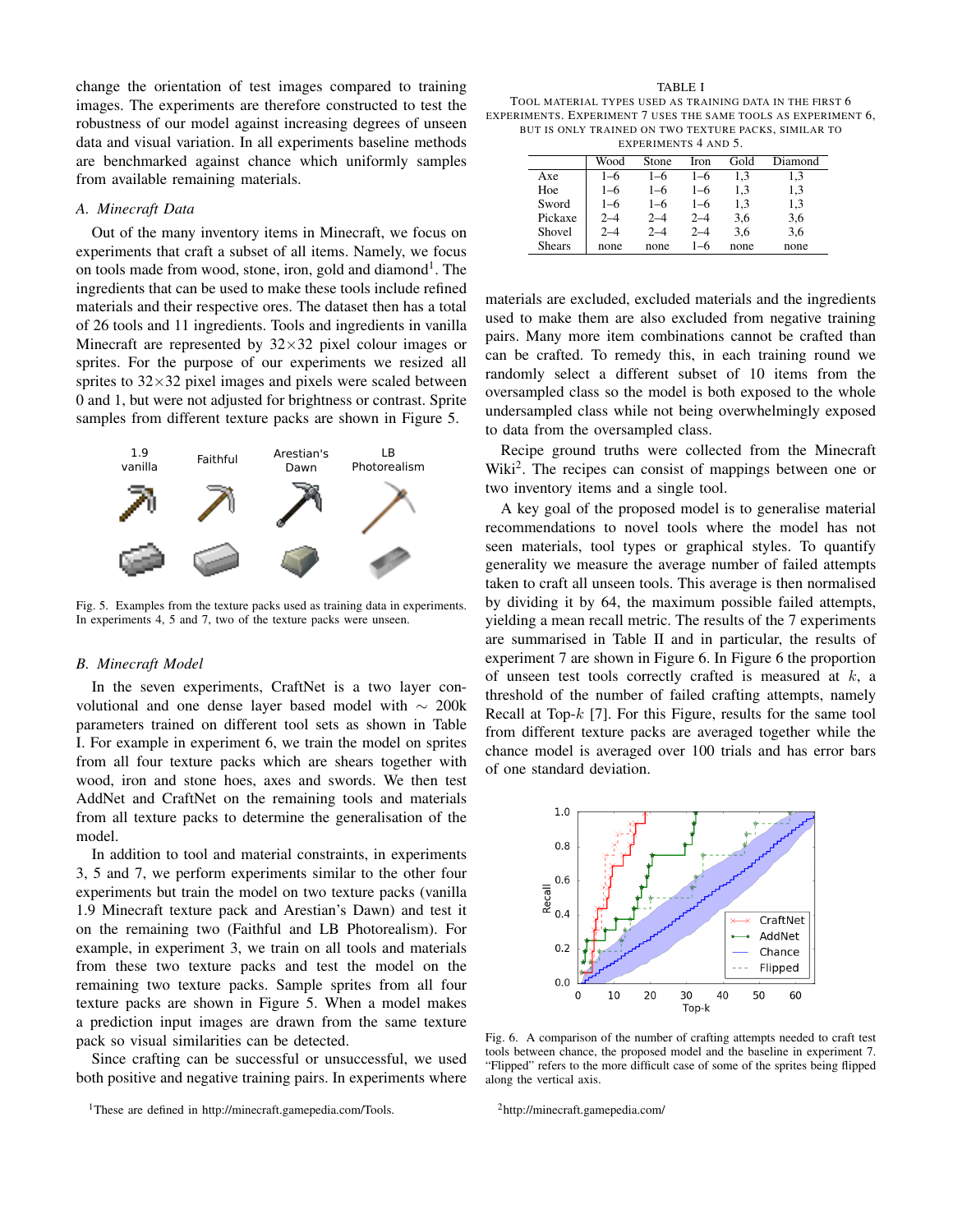TABLE II MEAN RECALL OF CRAFTNET COMPARED TO THE ADDNET BASELINE AND CHANCE. EXPERIMENT RESULTS FOR FLIPPED SPRITES ARE IN PARENTHESIS. STANDARD DEVIATION ERRORS ARE SHOWN FOR CHANCE EXPERIMENTS. BEST RESULTS ARE IN BOLD.

| Unseen Data                          | AddNet       | CraftNet     | Chance                                |
|--------------------------------------|--------------|--------------|---------------------------------------|
| 1. Tools                             | 0.674(0.395) | 0.826(0.806) | $0.481 \pm 0.296$ (0.542 $\pm$ 0.315) |
| 2. Materials                         | 0.612(0.301) | 0.777(0.717) | $0.572 \pm 0.289$ (0.507 $\pm$ 0.272) |
| 3. Texture packs                     | 0.742(0.531) | 0.855(0.848) | $0.529 \pm 0.260$ (0.432 $\pm$ 0.272) |
| 4. Tools & texture packs             | 0.691(0.506) | 0.855(0.852) | $0.430 \pm 0.332$ $(0.565 \pm 0.315)$ |
| 5. Materials & texture packs         | 0.775(0.598) | 0.851(0.832) | $0.490 \pm 0.292$ (0.581 $\pm$ 0.294) |
| 6. Materials & tools                 | 0.655(0.441) | 0.812(0.817) | $0.555 \pm 0.268$ (0.568 $\pm$ 0.308) |
| 7. Materials, tools, & texture packs | 0.737(0.557) | 0.860(0.880) | $0.501 \pm 0.285$ (0.484 $\pm$ 0.287) |

In all experiments, CraftNet performed on average better than AddNet and chance. However, as shown in Figure 6, in the particular case of experiment 7, in terms of the steps to craft tools, CraftNet performed comparably to AddNet for some tools. That is, for easy tools where there is a high degree of visual overlap the baseline and the proposed model are comparable. An example of this are wooden tools where the wooden planks sprite overlaps with the head of the tools and will therefore correlate well.

Even when some of the input sprites are flipped along their vertical axis, CraftNet does not decrease in performance and still performs better than chance despite having not being trained on flipped sprites (with the exception of shovels in the LB Photorealism texture pack). This is in sharp contrast to AddNet which under the same conditions is comparable with chance when attempting to craft any item. A possible reason for this is that, as shown in Figure 7, flipped sprites often do not overlap with the goal item thus demonstrating the fragility of AddNet. These results further indicate that the proposed CraftNet model is robust against visual variation compared to the AddNet baseline which fails under simple image perturbations.



Fig. 7. An example of poorly overlapping flipped ingredient sprites resulting in poor AddNet performance.

#### *C. ShapeNet Data*

From the ShapeNetCore dataset we select categories of objects that an assembly agent could plausibly construct from raw materials, such as chairs, tables and cabinets while excluding categories like aeroplanes, bottles and mugs. We also balance the data such that there no more than 500 samples per category. We render objects from all eight cardinal views using the provided ShapeNet viewer<sup>3</sup> and resize rendered images and textures to  $128 \times 128$  images. In an attempt to model material selection in objects, we focus our attention on objects that are largely covered by textures since the appearance of most 3D models are determined by both textures and internal mesh data. As shown in Figure 8, after rendering, we filter out such models by swapping out textures for first blue then red textures and comparing renderings. When there is a large Euclidean

<sup>3</sup>http://github.com/ShapeNet/shapenet-viewer

distance between images, the appearance of the 3D model is likely largely determined by textures and is therefore included in our experiments. This filtering process yields a total of 1008 models.



Fig. 8. Change of textures in models to measure the impact of textures on visual appearance. (Top) Minimal change - Reject. (Bottom) Significant change - Accept. *Best viewed in colour.*

#### *D. ShapeNet Model*

Similar to the Minecraft model, each branch in the ShapeNet model has two convolutional layers followed by one dense layer which together have a total of  $\sim$  250k parameters. Similar to Minecraft we hold back 20% of all materials and test on the remaining 80%. As an example we hold back a wood texture during training and require the model to recognise wood in an object. We also randomise weights as an additional benchmark to see if our model does indeed transfer knowledge from seen classes to unseen classes. We also compare our model against colour histogram features to see if our model learns additional features beyond simple colour matching. The results of these experiments are measured with mean recall are shown in Table III. The trained model performed better than chance, our baseline model, a colour histogram baseline and a full model with randomised weights.

## V. RELATED WORK

Related to our proposed model is work that uses affordances, visual analogies and neural networks in a planning or classification setting.

Humans use affordances that are visual cues encoded in the environment which afford a particular action and thus enable the person to interact with unfamiliar objects [8]. This relates to the presented work which uses visual features since affordances are a type of visual feature used in a planning context. Affordances have been used in Minecraft to prune possible actions in a similar way to how we use visual similarities to prune the list of possible recipes [9].